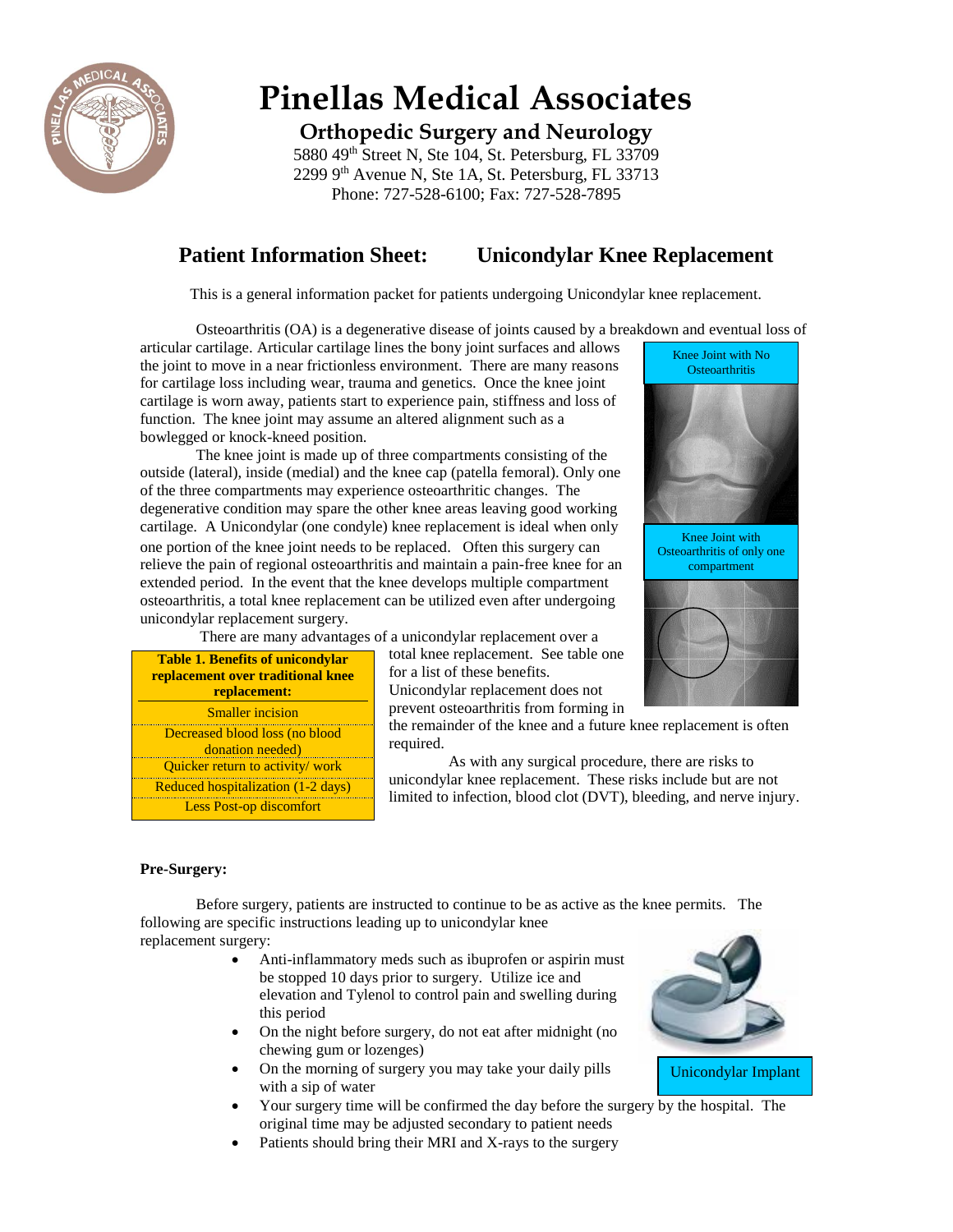#### **Surgery:**

The length of the procedure is approximately 1.5-2 hours. Your nurse will bring you into the pre-op area were you will have an IV placed and meet with your anesthesiologist. The anesthesiologist will discuss the different types of anesthesia. General anesthesia is often utilized to assure a comfortable surgery. This means that you will be "asleep" and completely unaware of the surgery until you wake up in the recovery area.

#### **Post-Surgery:**

After the surgery is completed, you will awaken in the operating room and be moved to the recovery area. Once in recovery, you will meet a nurse who will take care of you prior to transfer to the hospital unit (2 hours later). Expect to stay in the hospital for 1-2 days.

#### **Pain Control:**

**Femoral Nerve Block:** Upon your consent, a femoral nerve block will be provided by an Anesthesiologist for pain control. This consists of an injection of Marcaine (like Novacaine) into the region around the femoral nerve and may decrease leg pain for up to 12 hours.

**PCA pump:** Shortly after you are transferred to the hospital unit, you will be provided a pain button that will deliver a set amount of pain medication at your control. This pump will be discontinued the next morning



**Oral pain medicine:** Oral pain medicine will be provided once the PCA is discontinued on post-op day one. A pain pill will be selected that best controls your pain. A pain medication prescription will be provided to you prior to discharge. You may take the prescribed medication as directed. You should expect to experience minimal to moderate knee discomfort for several days and even weeks following the surgery. Patients often only need prescription narcotics for a few weeks following surgery and can then switch to over-the-counter medications such as Tylenol or Ibuprofen.

- $\bullet$  Ice should be used to reduce pain and swelling. In general apply ice for 20 minutes every 2 -3 hours during the initial postoperative period.
- IV antibiotics will be provided for 24 hours after completion of the surgery
- A CPM (Continuous Passive Motion) will be provided in the hospital. A unit maybe provided at home for about 2 weeks if covered by insurance or if you are comfortable with fee (around 25-30) dollars/day). These machines are utilized to increase knee range of motion. Your physical therapist will explain how to use this equipment.
- Physical Therapy: You will receive PT prior to discharge from the hospital. PT will work on ambulation, functional mobility and leg exercises. You should be comfortable walking independently with crutches before leaving the hospital. You will be able to put as much weight as tolerated on your knee. You should participate in the home exercise program provided in this packet and the program made by your hospital physical therapist until your post-op appointment where outpatient physical therapy will be initiated.
- If the bandage is draining, reinforce it with additional dressings for the first 48 hours. After 48 hours remove the bandage and leave the steri-strips in place. Showering is acceptable at this time. Do not submerge or scrub the knee. White steri-strips have been placed over the incision, these will fall off on their own, do not pull them off.
- Skin numbness often occurs around the incision (most common on outside of knee). This usually returns but may be permanent.
- You may shower on post up day one. Keep incision covered when showering for up to two days post-op. Do not wet wound until it is completely dry (non-draining).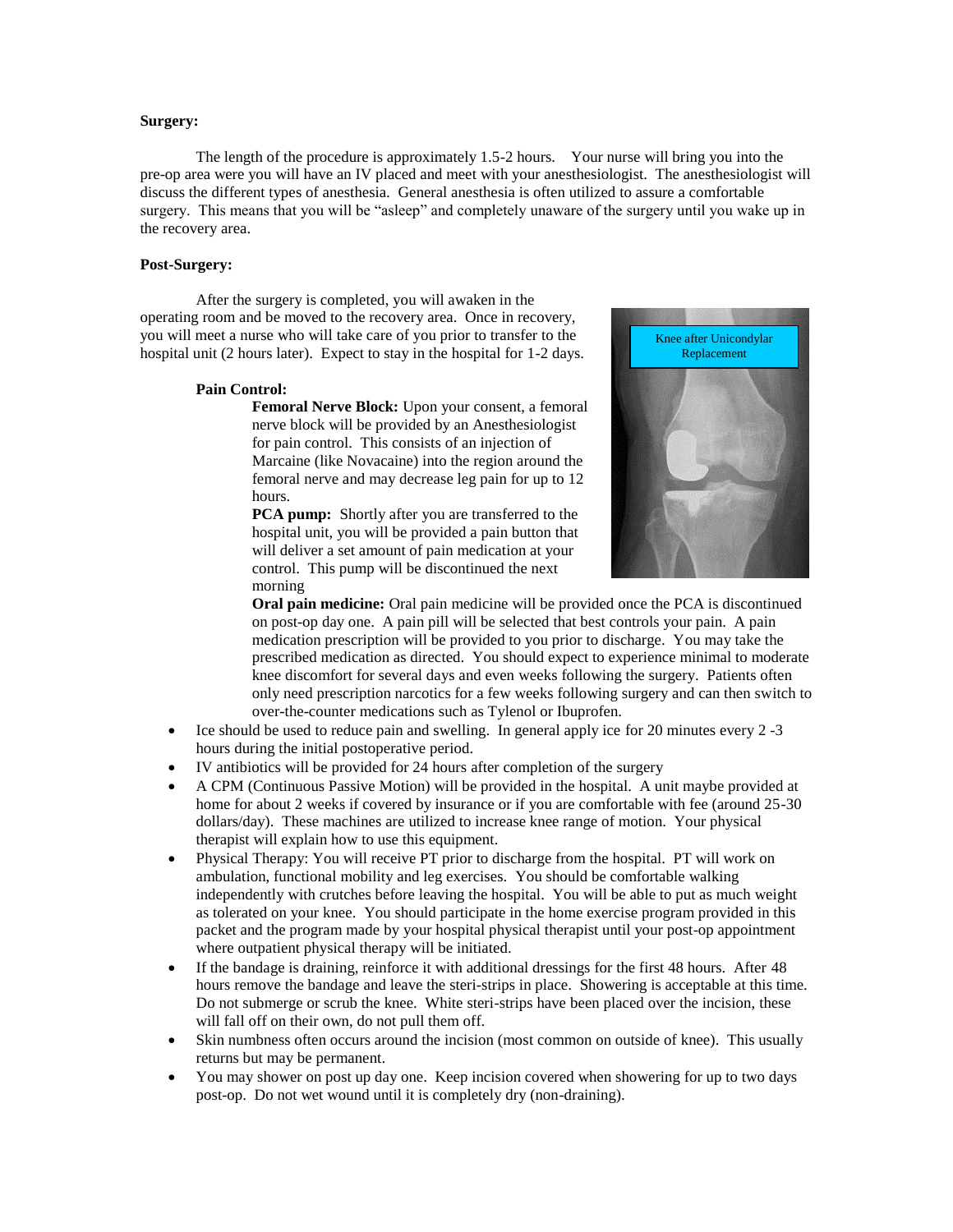- Take one 325 mg (full strength) aspirin in the morning and one at night daily for 6 weeks (unless otherwise instructed) to prevent blood clots.
- Eat a regular diet as tolerated and please drink plenty of fluids.
- **First post-op appointment is 2 weeks after the surgery.** Please call the office if you have any problems or questions.
- You may drive once you establish full control of your extremity (able to perform a straight leg raise, etc.). If your right knee was operated on, this may take several days or even weeks
- Call office for temperature >102 degrees, excessive swelling, pain or redness around the incision sites.
- Maximal improvement from surgery can be up to a year; typically patients are extremely mobile at 6-8 weeks.
- Golf and skiing can start after 8-10 weeks
- Plan at least 2 weeks away from work (sedentary job) or school. Utilize this time to decrease swelling and participate in your home exercise program. You may resume work once the pain and swelling resolves (this varies based on job activity).

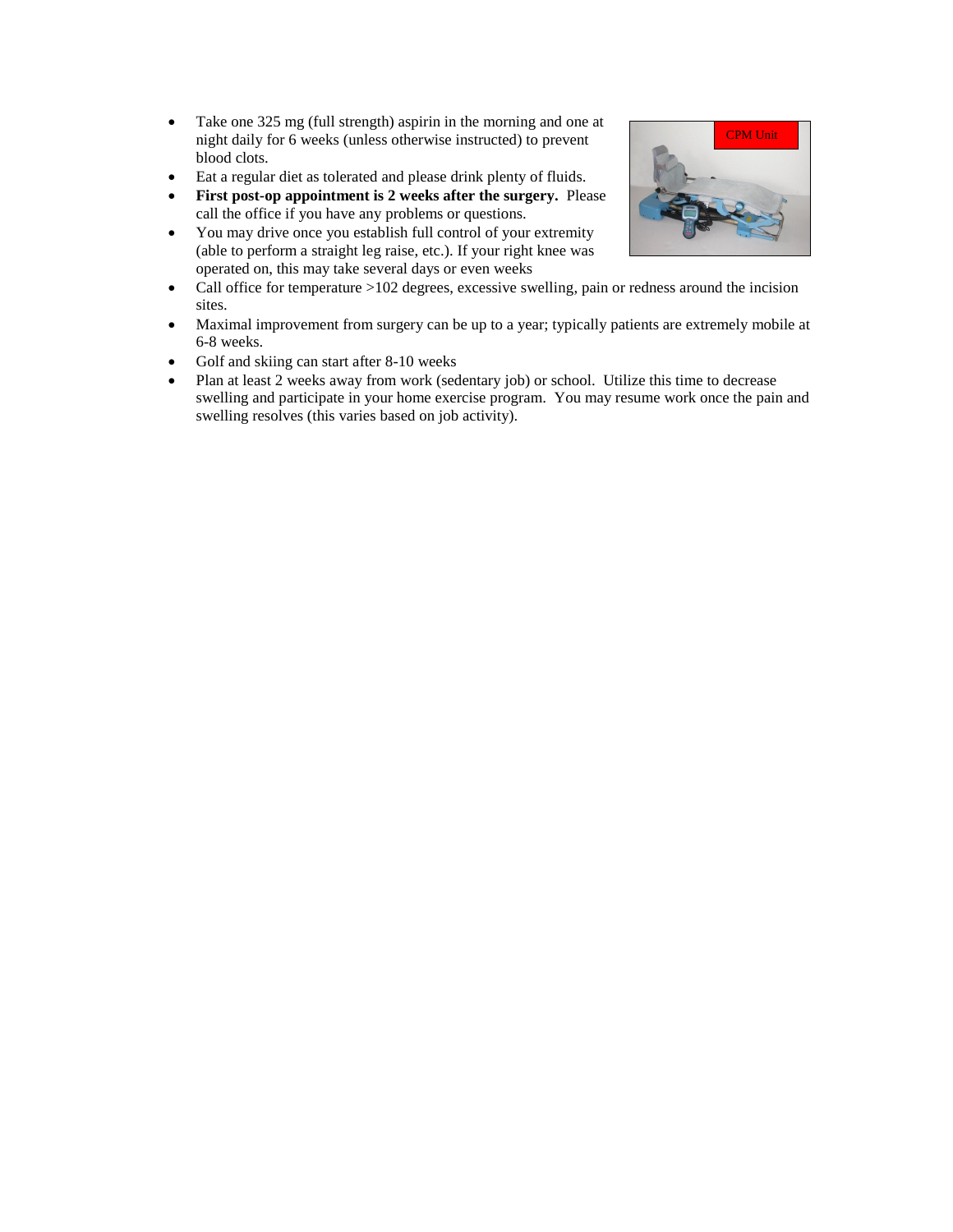## **Post-Op Rehabilitation Protocol – Unicondular Knee Replacement**

#### *PHASE 1 (DAYS 0-3)***:** In Hospital

**Goals:** Minimize effusion, Range of motion 0-110°, Normalize gait pattern/balance and propriception abilities.

#### **Treatment plan:**

- 1) Utilize camped or CPM as directed by you physical therapist.
- 2) Swelling Control with ice and compression wrap
- 3) Participate in exercise program as directed by your physical therapist
	- Quad setting, SLR, heel slides, isometric hamstring/quadriceps contraction
	- Ankle pumps
- 4) WBAT (weight bearing as tolerated) with crutches

#### *PHASE 2 (DAY 3 - WEEK 3):* Home Rehabilitation

**Goals:** Full knee ROM in extension and flexion, progress quadriceps/hamstring strengthening, progress towards independent mobility

#### **Treatment plan**:

- 1) Continue with swelling control
- 2) Range of motion exercise
- 3) Continue with strengthening exercises
- 4) Independent ambulation

#### **PHASE 3 (WEEKS 3-6):** Out-patient Physical Therapy (if needed)

**Goals:** Full lower extremity strengthening/conditioning program, Independent mobility **Treatment plan:**

- 1) Range of motion and strengthening
- 2) Progress dynamic balance training
- 3) Edema reduction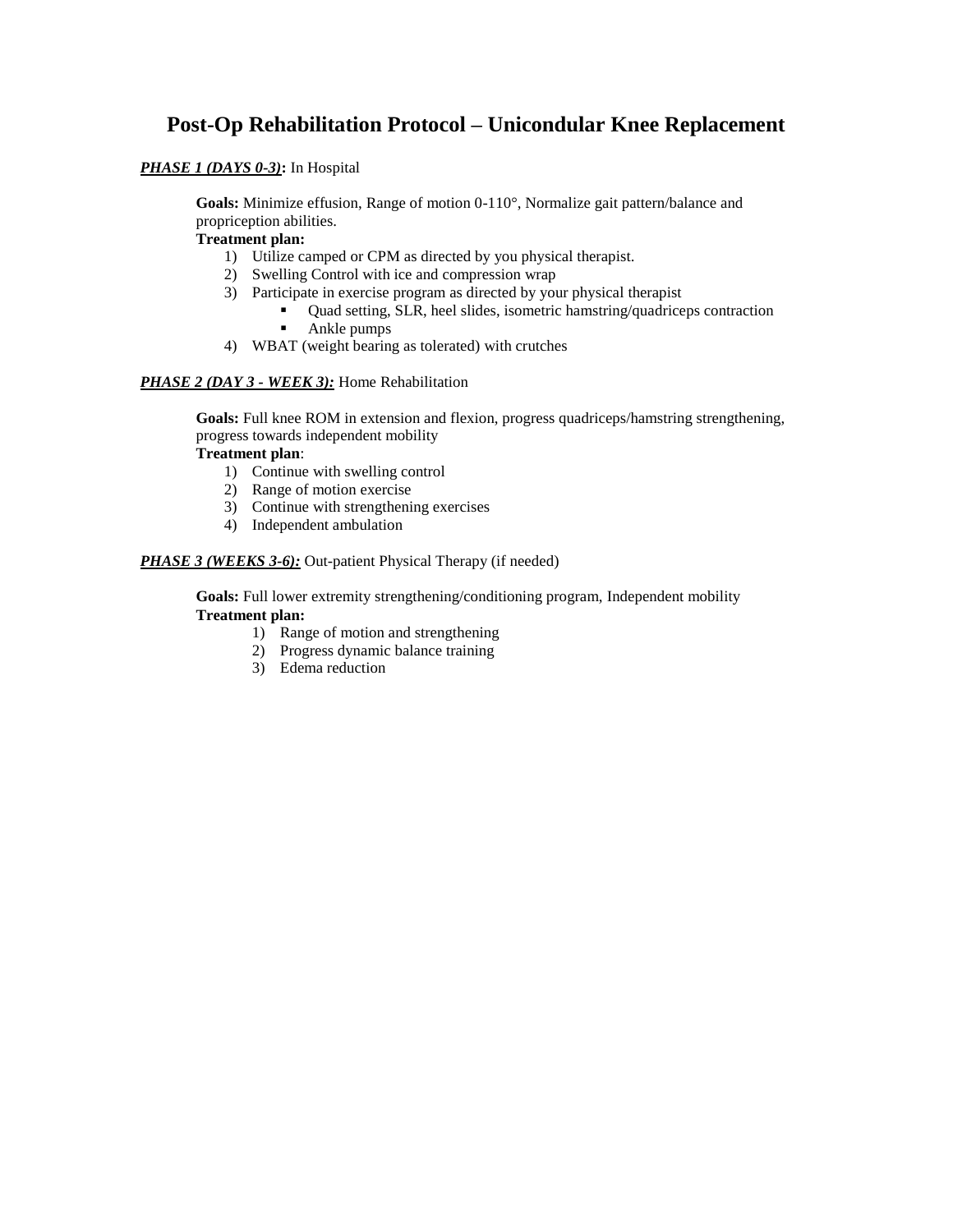*Start the following exercises as soon as you are able. You can begin these in the recovery room shortly after surgery. You may feel uncomfortable at first, but these exercises will speed your recovery and actually diminish your post-operative pain.*

*Quad Sets* - Tighten your thigh muscle. Try to straighten your knee. Hold for 5 to 10 seconds. Repeat this exercise approximately 10 times during a two minute period, rest one minute and repeat.



*Straight Leg Raises* - Tighten the thigh muscle with your knee fully straightened on the bed, as with the Quad set. Lift your leg several inches. Hold for 5 to 10 seconds. Slowly lower. Repeat until your thigh feels fatigued.



*Ankle Pumps* - Move your foot up and down rhythmically by contracting the calf and shin muscles. Perform this exercise periodically for two to three minutes, two or three times an hour in the recovery room. Continue this exercise until you are fully recovered and all ankle and lower-leg swelling has subsided.



*Knee Straightening Exercises* - Place a small rolled towel just above your heel so that it is not touching the bed. Tighten your thigh. Try to fully straighten your knee so that the back of your knee touches the bed. Hold fully straightened for 5 to 10 seconds. Repeat until your thigh feels fatigued.



*Bed-Supported Knee Bends* - Bend your knee as much as possible while sliding your foot on the bed. Hold your knee in a maximally bent position for 5 to 10 seconds and then straighten. Repeat several times until your leg feels fatigued or until you can completely bend your knee.